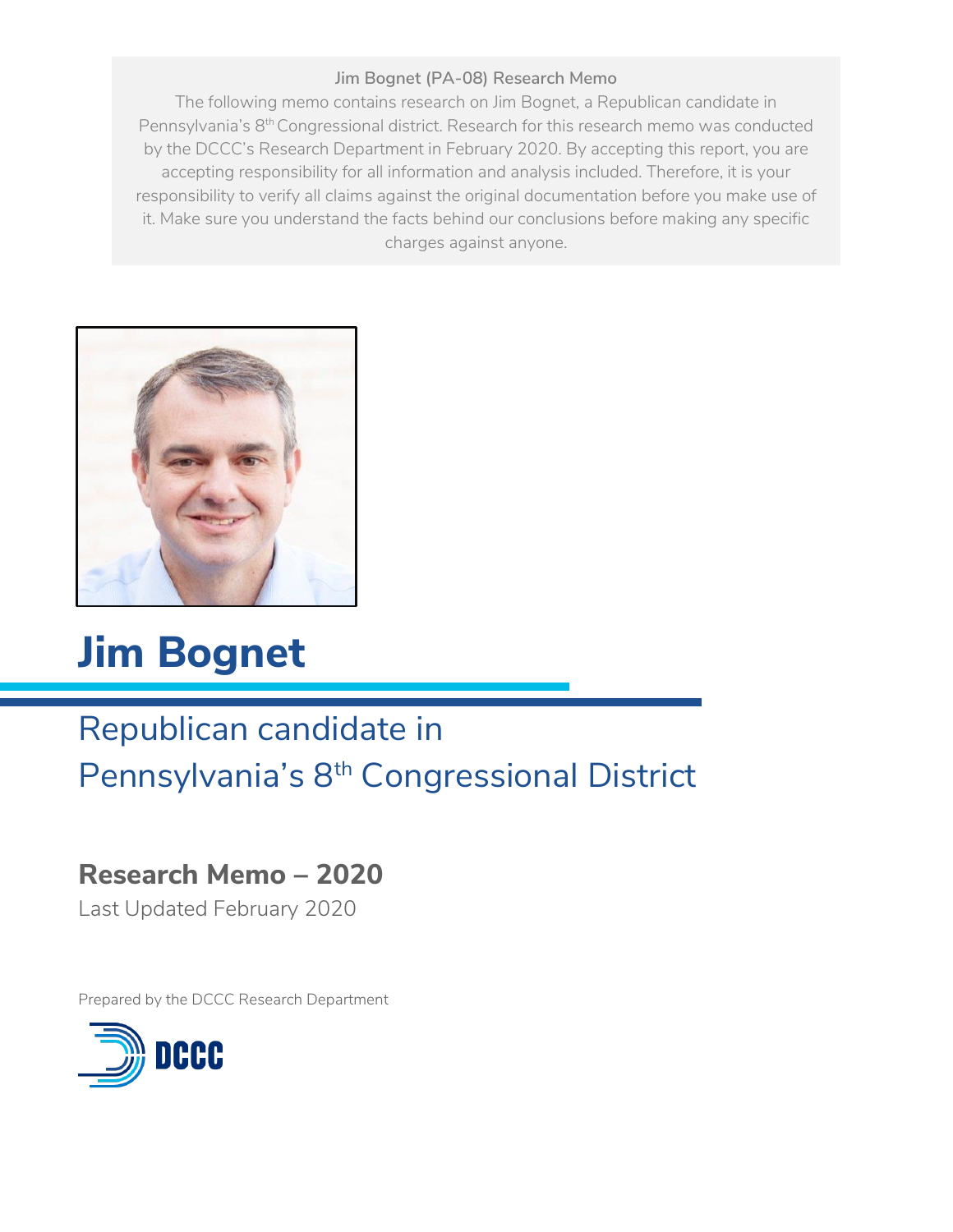#### **Significant Findings**

- ✓ *Bognet was a Trump appointee to the Export Import Bank before resigning to run for Congress.* 
	- o *Bognet said he decided to run for office after Rep. Matt Cartwright voted for impeachment.*
- ✓ *Bognet was a career staffer on Republican campaigns before becoming a consultant.* 
	- o *2018: Bognet was CEO of Martha McSally's Senate race in Arizona.*
	- o *2012: Bognet consulted on David Dewhurst's Senate primary run in Texas, in which he was defeated by Ted Cruz.*
	- o *2010: Bognet worked on Steve Poizner's race for Governor in California.*
	- o *2008: Bognet was a consultant on John McCain's presidential campaign.*
	- o *2008: Bognet was an economic advisor to then-Gov. Romney's presidential campaign.*
	- o *2003-2006: Bognet worked on California Gov. Arnold Schwarzenegger's campaigns and in his administration.*
	- o *According to the FEC, Bognet made nearly \$700,000 working for federal campaigns*
- ✓ *Bognet claimed to own a consulting firm, JRB Strategies, which he based in his hometown of Hazleton, PA.*
	- o *Secretary of State records showed no such firm existed.*
	- o *FEC records showed no disbursements to a Pennsylvania-based JRB Strategies.*

# **January 2020: Bognet Announced His Campaign For PA-08**

**Bognet Touted Having Fought Against Liberals "Every Step Of The Way," And Said Cartwright's Vote For Impeachment Got Him Into The Race** 

#### **Bognet Decided To Run After Cartwright Voted For Impeachment**

**Bognet Decided To Run After Cartwright Voted For Impeachment.** "But like many Republicans inside and out of the administration, the Democratic drive to impeach Trump angered him, and he started watching his hometown Democratic congressman, Matt Cartwright, to see if he would vote against Trump. […] But Cartwright did vote to impeach, prompting political predictor Charlie Cook to move his seat, Pennsylvania's 8th Congressional District, into the 'toss-up' category. Twenty-one days later, Bognet resigned from his job and made plans to run in the GOP House primary in April to unseat Cartwright, citing impeachment as his motivation." [Examiner, 1/22/20]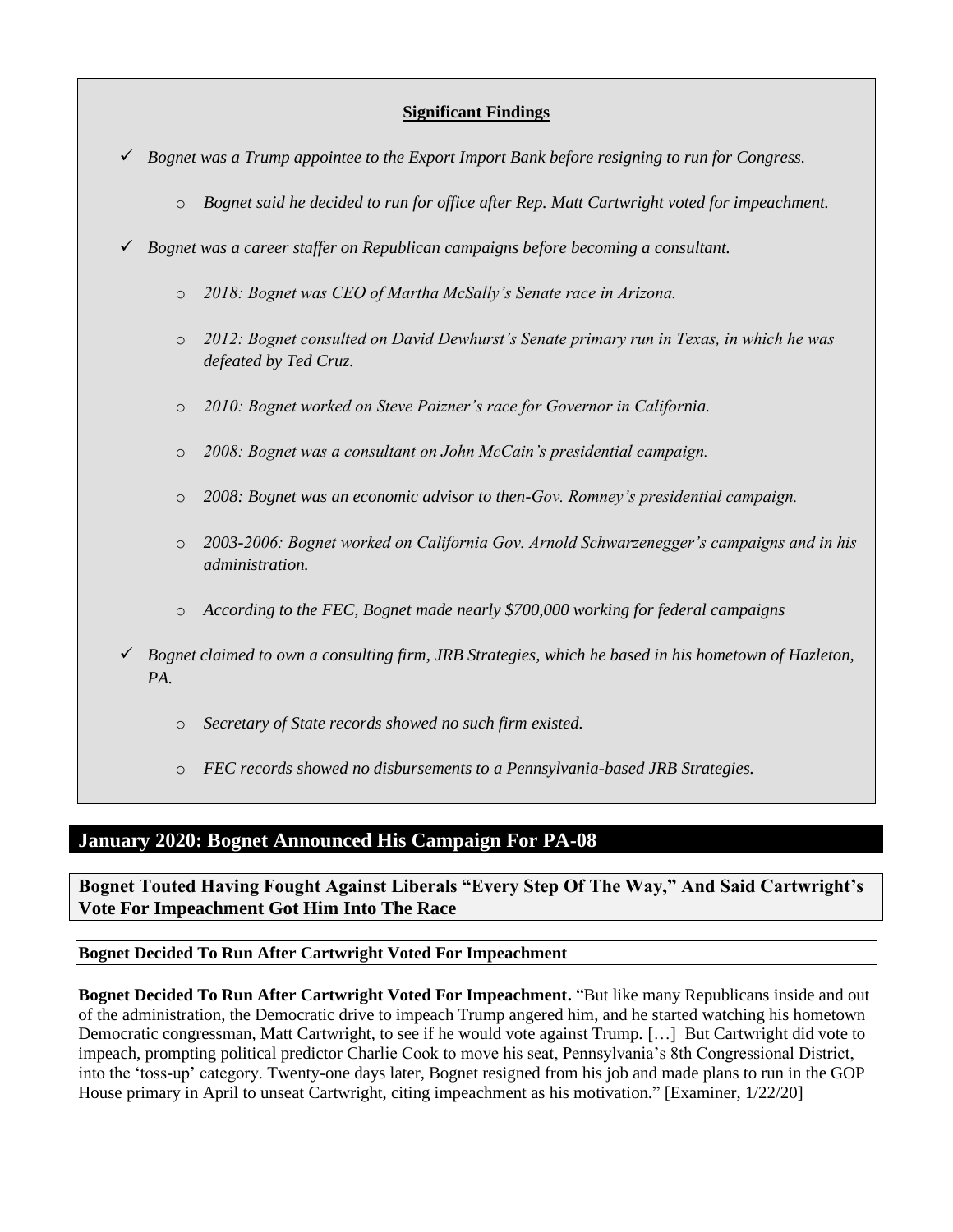#### **Bognet Said He Had "Fought Liberal Democrats Every Step Of The Way" In His Career**

**January 2020: Bognet Announced His Campaign For PA-08.** "Former Trump Administration appointee Jim Bognet on Thursday announced his candidacy for the 8th Congressional District seat. He is running as a Republican." [Times Leader, 1/24/20]

**Bognet Said He Had "Fought Liberal Democrats Every Step Of The Way" In His Career As A Republican Consultant.** "A Hazleton native and a graduate of Penn State University, Bognet said he has spent his life fighting for conservative values across the country. From working for former U.S. Sen. Rick Santorum and U.S. Rep. Lou Barletta, to senior roles on three presidential campaigns and on campaigns across the country, Bognet said he 'has fought liberal Democrats every step of the way.'" [Times Leader, 1/24/20]

#### **Bognet Called Cartwright Nancy Pelosi's "Lapdog"**

**Bognet Called Cartwright Nancy Pelosi's "Lapdog."** ""'Northeastern Pennsylvania deserves a congressman who will support our great President Donald J. Trump,' Bognet said. 'I couldn't bear to see what Nancy Pelosi and her lapdog (U.S. Rep.) Matt Cartwright were doing to harm our country and our President. As a member of Nancy Pelosi's leadership team and under Pelosi's direction, Cartwright has spent this term in Congress working with Elizabeth Warren, Alexandria Ocasio-Cortez, and Ilhan Omar to smear President Trump. Patriots in Pennsylvania will not rest until Matt Cartwright loses the power to ever again support the fatally flawed impeachment against President Trump.'" [Times Leader, 1/24/20]

#### **Bognet Said He Had Assembled Resources To Run A Grassroots Campaign**

**Bognet Said He Had Assembled Resources To Run A Grassroots Campaign.** "Bognet said he has assembled a strong team of backers to raise the financial resources and build the grassroots campaign necessary to defeat Cartwright. Bognet announced Republican leader and President of Hayden Power Group, George Hayden Jr. of Mountain Top, as chairman of his fundraising committee." [Times Leader, 1/24/20]

# **Foreign Policy**

#### **Romney Foreign Policy Plan**

**2008: As Economic Adviser To Mitt Romney, Bognet Said Romney Was Focused On Moving Muslim Nations "Forward Into Modernity"** 

**2008: As Economic Adviser To Mitt Romney, Bognet Said Romney Was Focused On Moving Muslim Nations "Move Forward Into Modernity."** "On a question about Romney's foreign policy, Bognet answered: 'Governor Romney talked over the last year about the need to fight radical jihads in the Middle East. He understands in many Muslim countries we need to help them move forward to modernity. We are going to need full work to help this troubled region move forward. It doesn't have a heck of a lot to do with economic policy here in the United States, but the government has been speaking out about the need to help moderate Muslim countries grow and expand and have healthy economies and get past the civil discord they have.'" [Standard-Speaker, 1/31/08]

# **Opioids**

**Bognet Sought To Institute A Death Penalty For "Drug Kingpins And Traffickers" As His First Bill In Congress** 

**Bognet Sought To Institute A Death Penalty For "Drug Kingpins And Traffickers" As His First Bill In Congress.** ""Stories about the opioid epidemic resonate with him. Two relatives died because of drugs. Bognet said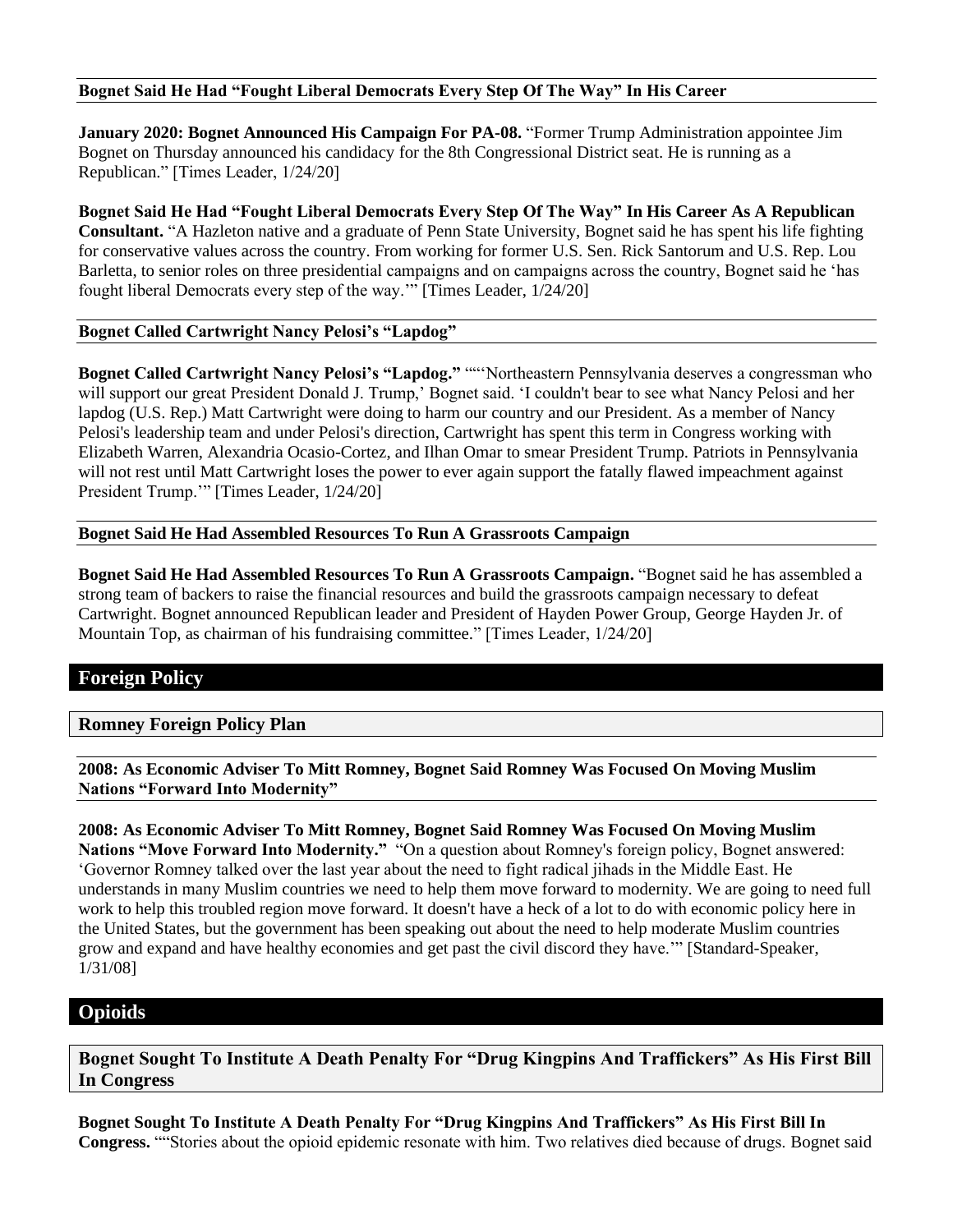his first bill would establish a federal death penalty for drug kingpins and traffickers, but he also said the nation needs more counselors to provide treatment. 'We have to help our addicts get back on their feet,' he said." [Standard-Speaker, 1/24/20]

#### **Taxes**

## **Alternative Minimum Tax (AMT)**

**2007: Bognet, On Behalf Of Mitt Romney, Called For Congress To Be Able To Do Its Job In Dealing With The AMT, While Avoiding "Raising Taxes On Other Folks To Offset The AMT"** 

**2007: Bognet, On Behalf Of Mitt Romney, Called For Congress To Be Able To Do Its Job In Dealing With The AMT, While Avoiding "Raising Taxes On Other Folks To Offset The AMT."** "Just one major campaign made a top policy adviser available to discuss the AMT. Many didn't respond at all to requests for the candidates' plans. 'Congress should be allowed to do its job,' said James Bognet, policy development director to Republican Mitt Romney. The former Massachusetts governor wants to ensure the AMT doesn't spread, and supports finding a temporary fix, though Mr. Bognet made clear that he defers to Congress on the nitty-gritty. 'The easiest way to patch it is to index for inflation. . . . The governor doesn't support raising taxes on other folks to offset the AMT.'" [Pittsburgh Post-Gazette, 11/25/07]

## **Professional History**

**Bognet Was A Trump Appointee To The Export-Import Bank Of The United States** 

**January 2020: Times-Leader: "Bognet Recently Resigned His Position As A Trump Appointee At An Executive Branch Agency Dedicated To Supporting American Job Creation, Exports, And Manufacturing."** 

**January 2020: Times-Leader: "Bognet Recently Resigned His Position As A Trump Appointee At An Executive Branch Agency Dedicated To Supporting American Job Creation, Exports, And Manufacturing."** "Bognet recently resigned his position as a Trump appointee at an executive branch agency dedicated to supporting American job creation, exports, and manufacturing. Bognet said he left this position so he 'could devote his full energy to fighting those responsible for the impeachment sham.'" [Times Leader, 1/24/20]

#### **Bognet Worked As Senior Vice President For The Export-Import Bank Of The United States**

**Bognet Worked As Senior Vice President For The Export-Import Bank Of The United States.** "Pennsylvanian James Bognet had been around local and presidential politics for a long time before landing a dream job as a senior vice president at the Export-Import Bank of the United States. 'I was really honored to get a chance to work in the Trump administration,' said Bognet, 44, a veteran of several campaigns, including those for former California Gov. Arnold Schwarzenegger and former GOP presidential candidate Mitt Romney." [Examiner, 1/22/20]

#### **Bognet Ran A Political Consulting Firm, JRB Strategies**

#### **Bognet's JRB Strategies Was Based Out Of Hazleton**

**Bognet Based His Political Consulting Firm, JRB Strategies, Out Of Hazleton.** "Bognet, 44, based his political consulting business, JRB Strategies, in Hazleton and pays taxes there, which is where he started in politics." [Standard-Speaker, 1/24/20]

**Bognet Founded The Firm In 2013.** According to Bognet's description of JRB Strategies on Facebook, he founded the firm in 2013. [Facebook, accessed  $\frac{2}{10/20}$ ]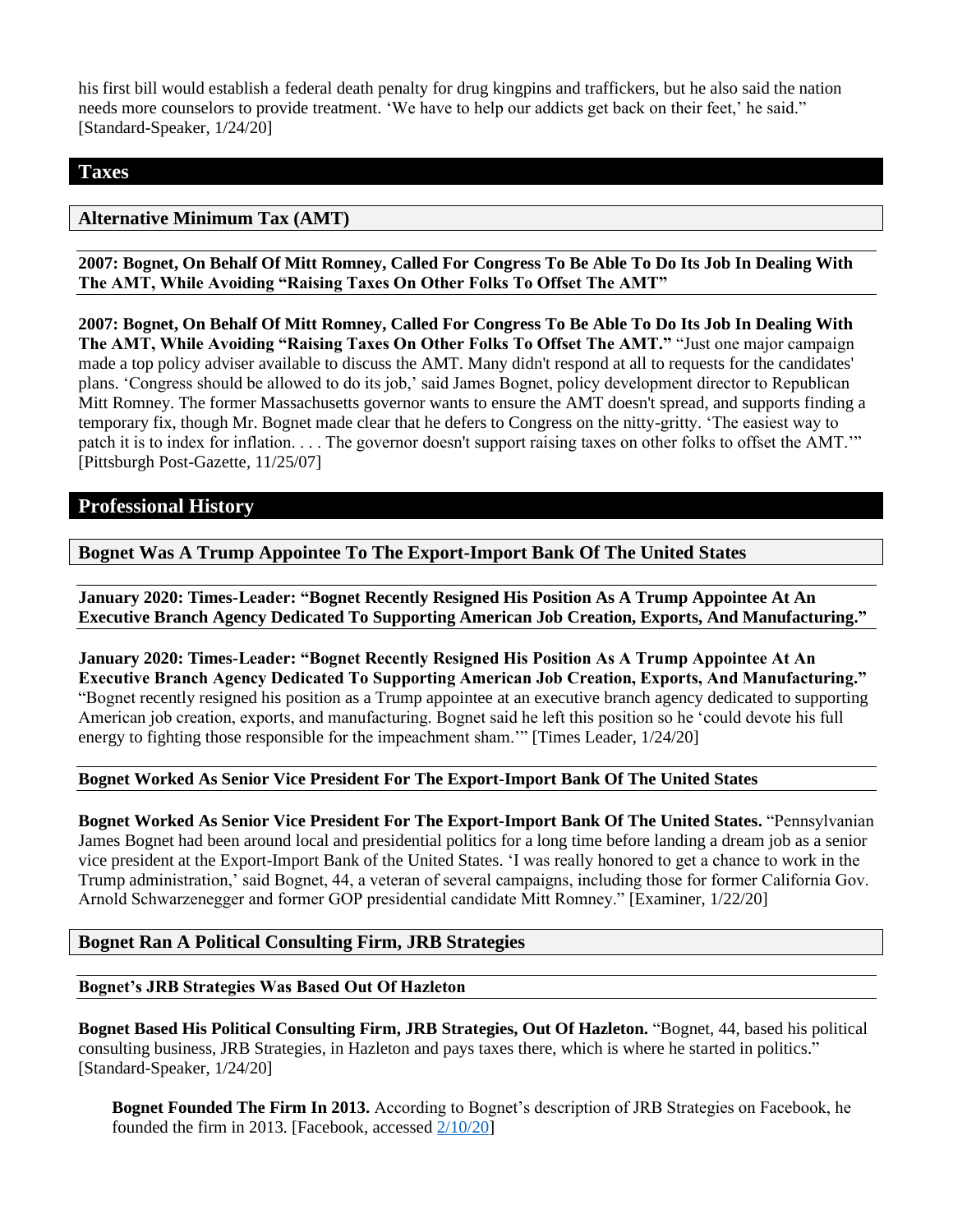

#### **Pennsylvania Secretary Of State Showed No Records For JRB Strategies**

**Pennsylvania Secretary Of State Showed No Records For JRB Strategies.** According to searches run on the Pennsylvania Secretary of State's website, the state had no records for JRB Strategies. [Commonwealth of Pennsylvania, Department of State, Search Business Entities, accessed [2/10/20\]](https://www.corporations.pa.gov/search/corpsearch)

#### **Select Business Entity**

Search Results for term JRB Strategies type: Starting with

No results found for search term

[Commonwealth of Pennsylvania, Department of State, Search Business Entities, accessed [2/10/20\]](https://www.corporations.pa.gov/search/corpsearch)

**Searches For Just "JRB" Did Not Contain Entries Filed In The City Of Hazleton.** According to searches run on the Pennsylvania Secretary of State's website, the state had no records of an entity matching "JRB" that was located in Hazleton. [Commonwealth of Pennsylvania, Department of State, Search Business Entities, accessed [2/10/20\]](https://www.corporations.pa.gov/search/corpsearch)

| Search Results for term JRB type: Starting with                                                                                                                 |                                                      |                                |                    |  |
|-----------------------------------------------------------------------------------------------------------------------------------------------------------------|------------------------------------------------------|--------------------------------|--------------------|--|
| Show 10<br>entries<br>$\vee$                                                                                                                                    |                                                      | Filter Records <b>Hazleton</b> |                    |  |
| <b>Name</b><br><b>Business Entity Name</b><br><b>Address</b><br><b>Type</b>                                                                                     | <b>Entity</b><br><b>Entity Type</b><br><b>Number</b> | <b>Status</b>                  | <b>Citizenship</b> |  |
|                                                                                                                                                                 | No matching records found                            |                                |                    |  |
| Showing 0 to 0 of 0 entries (filtered from 160 total entries)<br><b>Previous</b><br><b>Next</b><br>Please click on an entity name or number for viewing details |                                                      |                                |                    |  |

[Commonwealth of Pennsylvania, Department of State, Search Business Entities, accessed [2/10/20\]](https://www.corporations.pa.gov/search/corpsearch)

#### **FEC Records Showed A JRB Consulting Based In Texas – But It Wasn't Owned By Bognet**

**FEC Showed Disbursements To JRB Consulting LLC, A Firm Based In Texas.** According to searches run on FEC, a variety of committees made disbursements to JRB Consulting LLC. The records indicate the firm was based in Texas. [FEC, accessed  $2/10/20$ ]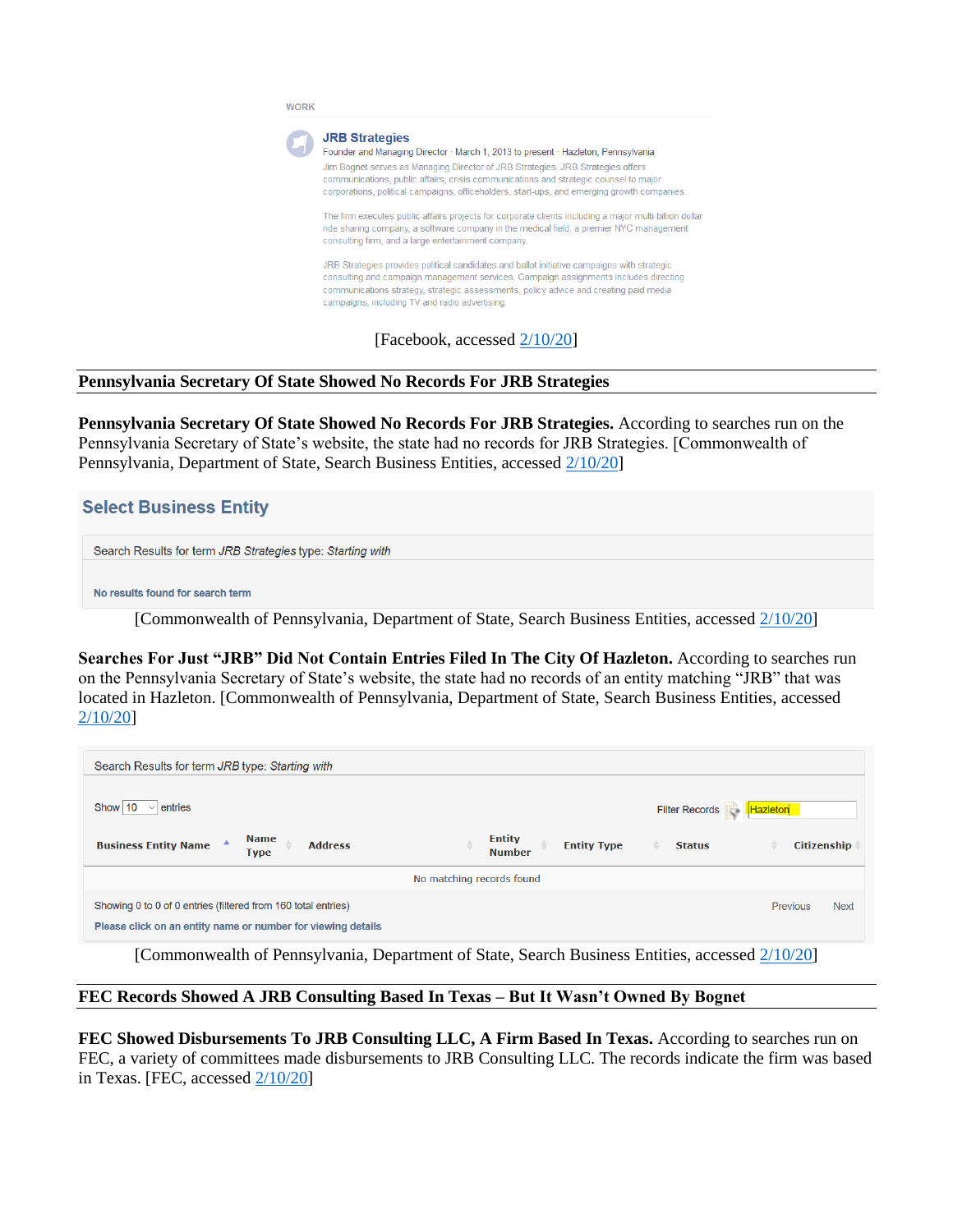| Spender                          | Recipient                 | <b>State</b> | <b>Description</b>                 | <b>Disbursement</b><br>$\overline{\phantom{a}}$<br>date | <b>Amount</b><br>$\overline{\phantom{a}}$ |          |
|----------------------------------|---------------------------|--------------|------------------------------------|---------------------------------------------------------|-------------------------------------------|----------|
| <b>BLUEGRASS COMMITTEE</b>       | <b>JRB CONSULTING LLC</b> | <b>TX</b>    | STRATEGIC CONSULTING-FINAL PAYMENT | 09/03/2014                                              | \$5,000.00                                | $\circ$  |
| MCCONNELL SENATE COMMITTEE '14   | <b>JRB CONSULTING</b>     | <b>TX</b>    | STRATEGY CONSULTING-FINAL PAYMENT  | 09/02/2014                                              | \$10,000.00                               | Ō        |
| MCCONNELL SENATE COMMITTEE '14   | <b>JRB CONSULTING</b>     | TX           | <b>STRATEGY CONSULTING</b>         | 08/28/2014                                              | \$11,100.00                               | o        |
| <b>BLUEGRASS COMMITTEE</b>       | <b>JRB CONSULTING LLC</b> | TX           | <b>STRATEGY CONSULTING</b>         | 08/04/2014                                              | \$5,000.00                                | o        |
| MCCONNELL SENATE COMMITTEE '14   | <b>JRB CONSULTING</b>     | <b>TX</b>    | <b>STRATEGIC CONSULTING</b>        | 08/04/2014                                              | \$10,000.00                               | o        |
| MARIANNE WILLIAMSON FOR CONGRESS | <b>JRB EVENT SERVICES</b> | CA           | <b>EVENT EQUIPMENT RENTAL</b>      | 07/03/2014                                              | \$815.40                                  | $\circ$  |
| <b>BLUEGRASS COMMITTEE</b>       | <b>JRB CONSULTING LLC</b> | TX           | <b>STRATEGY CONSULTING</b>         | 07/01/2014                                              | \$5,000.00                                | $\Omega$ |
| MCCONNELL SENATE COMMITTEE '14   | <b>JRB CONSULTING</b>     | <b>TX</b>    | STRATEGIC CONSULTING/RESEARCH      | 07/01/2014                                              | \$46,197.36                               | $\circ$  |
| <b>BLUEGRASS COMMITTEE</b>       | <b>JRB CONSULTING LLC</b> | <b>TX</b>    | <b>STRATEGY CONSULTING</b>         | 06/04/2014                                              | \$5,000.00                                | $\circ$  |
| <b>BLUEGRASS COMMITTEE</b>       | <b>JRB CONSULTING LLC</b> | <b>TX</b>    | <b>STRATEGY CONSULTING</b>         | 05/05/2014                                              | \$5,000.00                                | $\circ$  |
| MCCONNELL SENATE COMMITTEE '14   | <b>JRB CONSULTING</b>     | <b>TX</b>    | <b>RESEARCH</b>                    | 05/05/2014                                              | \$18,140.00                               | $\circ$  |
| 'EE6                             |                           |              |                                    |                                                         |                                           |          |

[FEC, accessed  $2/10/20$ ]

**The Firm In Question Was Not Owned By Bognet.** According to a search of the Texas Secretary of State's website, JRB Consulting LLC was owned by Johnny Bencomo. [Texas Secretary of State, accessed  $2/10/20$ ]

| <b>Filing Number:</b><br>Original Date of Filing: January 29, 2009<br><b>Formation Date:</b><br>Tax ID:<br>Duration: | 801080153<br>N/A<br>32038786706<br>Perpetual                   | <b>Entity Type:</b><br><b>Entity Status: In existence</b><br>FEIN: | Domestic Limited Liability Company (LLC)               |                   |                      |                            |
|----------------------------------------------------------------------------------------------------------------------|----------------------------------------------------------------|--------------------------------------------------------------------|--------------------------------------------------------|-------------------|----------------------|----------------------------|
| Name:<br>Address:                                                                                                    | JRB CONSULTING, LLC<br>517 CABRILLO DR<br>ODESSA, TX 79765 USA |                                                                    |                                                        |                   |                      |                            |
| <b>REGISTERED AGENT</b>                                                                                              |                                                                | <b>FILING HISTORY</b>                                              | <b>NAMES</b>                                           | <b>MANAGEMENT</b> | <b>ASSUMED NAMES</b> | <b>ASSOCIATED ENTITIES</b> |
| <b>Name</b><br>Johnny R Bencomo                                                                                      |                                                                |                                                                    | <b>Address</b><br>517 Cabrillo<br>Odessa, TX 79765 USA |                   | <b>Inactive Date</b> |                            |

[FEC, accessed [2/10/20\]](https://www.fec.gov/data/disbursements/?data_type=processed&recipient_name=JRB&recipient_name=JRB+Strategies&two_year_transaction_period=2008&two_year_transaction_period=2010&two_year_transaction_period=2012&two_year_transaction_period=2014&two_year_transaction_period=2016&two_year_transaction_period=2018&two_year_transaction_period=2020)

*Note: According to databases for federal lobbying in the House and Senate as well as several state lobbying databases, Bognet was not a registered lobbyist.* 

**Bognet Worked On Multiple Republican Campaigns, Including Presidential And Senate Races, And Had A Losing Record** 

**Bognet: "The Reason You Do Campaigns Is To Get People You Believe In Elected. You Want To See Their Ideas And Policies Implemented."** "These days, politics gets him jumping. 'The reason you do campaigns is to get people you believe in elected. You want to see their ideas and policies implemented,' he said." [Standard-Speaker, 3/25/09]

#### **2018: Bognet Was CEO Of Martha McSally's Senate Campaign**

**2018: Bognet Was CEO Of Martha McSally's Senate Campaign.** "Later, he assisted around the country on campaigns for president of Mitt Romney and candidates for governor, U.S. House of Representatives and Senate. Most recently, he was chief executive officer for the campaign of Martha McSally, a fighter pilot who won a Senate seat in Arizona two years ago." [Standard-Speaker, 1/24/20]

#### **McSally Lost Her Election To Kyrsten Sinema, But Was Appointed To Fill Sen. McCain's Seat.**

"Arizona Gov. Doug Ducey is appointing Republican Rep. Martha McSally to the Senate, Ducey said in a statement Tuesday. McSally narrowly lost a race this year to Democrat Kyrsten Sinema for Arizona's other Senate seat, which opened after Sen. Jeff Flake opted against seeking re-election. Instead, McSally will replace GOP Sen. Jon Kyl, who is resigning months after Ducey selected him in September to temporarily fill the seat of former Sen. John McCain, who died in August." [CNN, [12/18/18\]](https://www.cnn.com/2018/12/18/politics/martha-mcsally-arizona-senate/index.html)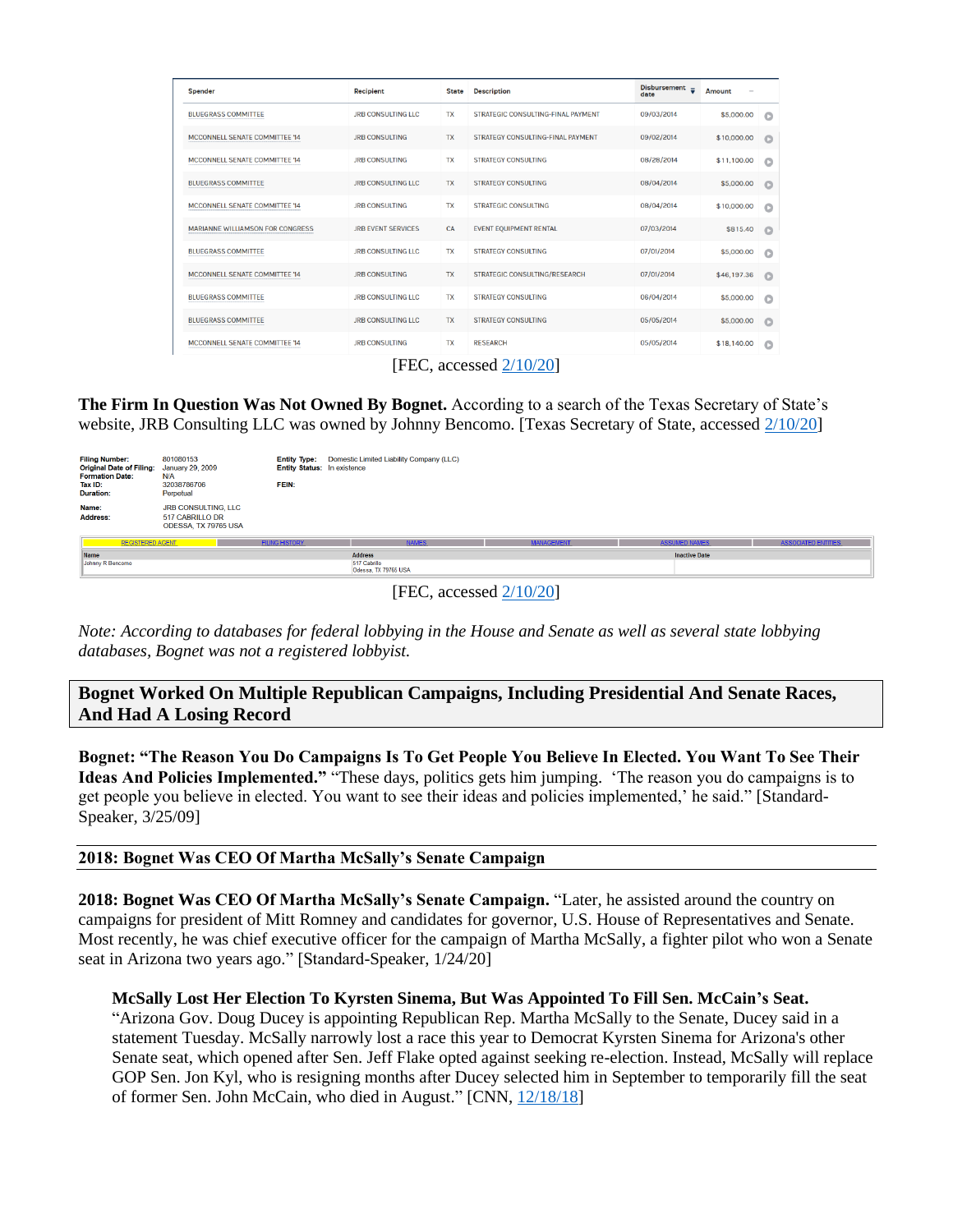#### **2012: Bognet Worked For Texas Lt Gov David Dewhurst, Who Lost To Ted Cruz In A Senate Primary**

**2012: Bognet Was Senior Advisor To Dewhurt's Senate Race.** "The campaign of Dewhurst, who has the backing of officials such as Gov. Rick Perry and 2008 GOP presidential candidate Mike Huckabee, fired back with a statement from Jim Bognet, senior adviser to the campaign, saying Cruz is the one flailing and 'shamefully attempting to play the victim.' 'This is about Cruz's deception and lack of character,' Bognet said." [Fort Worth Star-Telegram, 5/26/12]

**A Year After Dewhurst Lost, His Campaign Still Owed Vendors – Including Bognet -- Nearly \$1 Million.** "It's been more than a year since Lt. Gov. David Dewhurst lost his bid to become a U.S. senator, but his campaign still owes consultants and vendors nearly \$1 million, Federal Election Commission records show. In a July filing, the Dewhurst For Texas federal campaign committee disclosed various 'debts and obligations' owed to consultants and other service providers, including top Republican consultants Dave Carney, Mike Baselice and Jim Bognet." [Texas Tribune, 8/13/13]

**Bognet Was Owed \$112,885 For His General Consulting Services.** "Here are some of the debts the Dewhurst Senate campaign still owes, according to the FEC: […] \$112,885 to former general consultant and strategist Jim Bognet, aformer top campaign aide to Mitt Romney." [Texas Tribune, 8/13/13]

**Dewhurst Lost To Cruz In The Primary.** "Ted Cruz, an insurgent backed by the Tea Party, easily defeated the candidate favored by Gov. Rick Perry on Tuesday in a runoff election for the Republican Senate nomination that revealed a wide rift in Texas between the party establishment and restless anti-incumbent activists on the right. With the come-from-behind victory over Lt. Gov. David Dewhurst, Mr. Cruz is heavily favored to win the Senate seat being vacated in November by Kay Bailey Hutchison and appears likely to become a star of the national conservative movement. On Tuesday night, his unofficial margin of victory was 57 percent to 43 percent." [New York Times[, 7/31/12\]](https://www.nytimes.com/2012/08/01/us/politics/cruz-defeats-dewhurst-for-gop-nomination-in-texas-senate-race.html)

#### **2009: Bognet Was Deputy Campaign Manager For California Republican Gubernatorial Candidate Steve Poizner**

**Bognet Was Deputy Campaign Manager For California Republican Gubernatorial Candidate Steve Poizner.**  "Jim Bognet was driving from Los Angeles to Sacramento to start a new job in a profession that keeps him on the move. 'It's a very transient lifestyle,' Bognet, 33, a Hazleton Area High School graduate, said Monday during his first day as deputy campaign manager for California Republican gubernatorial candidate Steve Poizner." [Standard-Speaker, 3/25/09]

**Poizner Lost His Primary To Meg Whitman By Nearly A Million Votes.** According to results from the 2010 California primary, Steve Poizner lost the nomination to Meg Whitman. Poizner earned 632,940 votes and Whitman earned 1,529,534 votes – a difference of 896,594 votes. [California Secretary of State, Statement of Vote for the Statewide Direct Primary Election, Page 45, [6/8/10\]](https://elections.cdn.sos.ca.gov/sov/2010-primary/pdf/2010-complete-sov.pdf)

#### **2008: Bognet Was A Communications Adviser For Sen. John McCain's Presidential Campaign**

**Bognet Was A Communications Adviser For Sen. John McCain's 2008 Presidential Campaign.** "Bognet served 14 months with the campaign as policy development director, providing recommendations based on economic trends, writing op-ed articles and giving interviews to C-SPAN, The New York Times and other media. When Romney withdrew from the race, Bognet helped John McCain's campaign for the final months as a communications adviser." [Standard-Speaker, 3/25/09]

**John Mccain Did Not Win The Presidency.** "Republican John McCain lost Tuesday's presidential election because he could not overcome a hostile economic environment, distance himself from an unpopular president or convince voters he could lead them out of the crisis." [Reuters, [11/5/08\]](https://www.reuters.com/article/us-usa-election-mccain/why-john-mccain-lost-the-white-house-idUSTRE4A47Z020081105)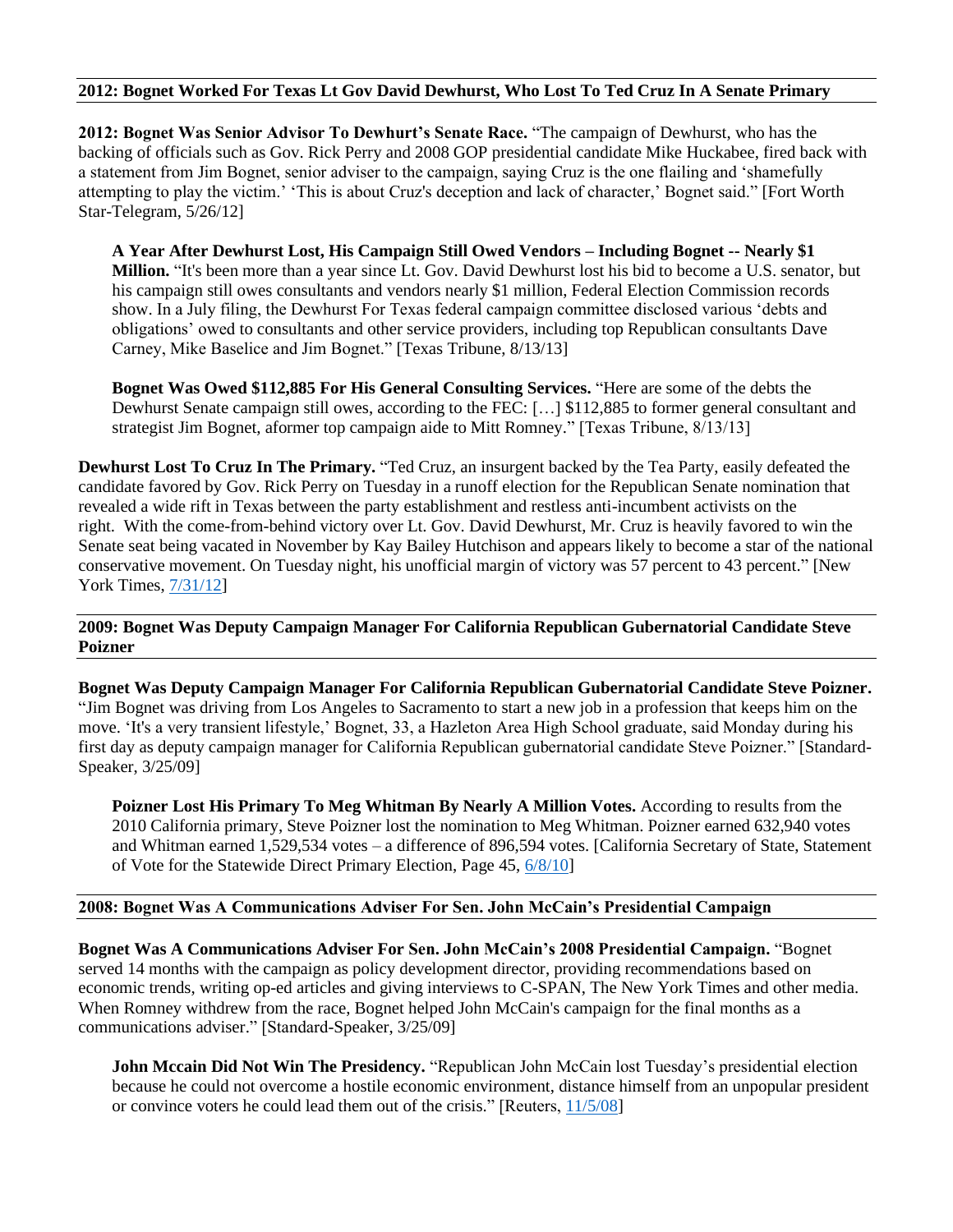#### **2008: Bognet Was An Economics Advisor For Gov. Mitt Romney's Campaign In Massachusetts**

**2008: Bognet Was An Economics Advisor For Gov. Mitt Romney's Campaign In Massachusetts.** "While Bognet planned to remain on the governor's staff after that, an opportunity arrived to join the presidential campaign of Massachusetts Gov. Mitt Romney as an economics adviser. Bognet served 14 months with the campaign as policy development director, providing recommendations based on economic trends, writing op-ed articles and giving interviews to C-SPAN, The New York Times and other media. When Romney withdrew from the race, Bognet helped John McCain's campaign for the final months as a communications adviser." [Standard-Speaker, 3/25/09]

**Romney Dropped Out Of The 2008 Presidential Race.** "Mitt Romney, the former Massachusetts governor who sought to position himself as the true conservative choice for the Republican presidential nomination, announced Thursday afternoon that he had ended his campaign." [New York Times, [2/7/08\]](https://www.nytimes.com/2008/02/07/us/politics/07cnd-repubs.html)

#### **2003: Bognet Worked On Gov. Arnold Schwarzenegger's Gubernatorial Campaigns**

**2003-2006: Bognet Worked On Gov. Arnold Schwarzenegger's Campaigns.** "Bognet helped California's current governor, Arnold Schwarzenegger, get elected in 2003. Since then, he has lived in Los Angeles, Sacramento, Washington, D.C. and Boston. He stayed in Schwarzenegger's administration as deputy economics adviser during the governor's first term. For Schwarzenegger's successful re-election in 2006, he was policy director for the campaign." [Standard-Speaker, 3/25/09]

#### **2002: Bognet Worked On Lou Barletta's House Race**

**2002: Bognet Worked On Lou Barletta's Unsuccessful House Race.** "In 2002, he came back from law school to help Lou Barletta in an unsuccessful run for the House seat that Barletta later captured." [Standard-Speaker, 1/24/20]

#### **Disbursements from Federal Campaigns to Bognet Year Campaign Amount (\$) Notes** 2018 Martha McSally for Senate Inc \$47,875.42 Strategy Consulting 2014 Dr. Monica Wehby for US Senate \$709.02 Reimb. Expenses 2012 Dewhurst for Texas \$510,748.49 Consulting; Media Consulting 2008 Romney for President Inc \$89,327.45 Payroll; Travel 2008 McCain-Palin 2008 Inc \$22,982.16 Communications Consulting 2008 John McCain 2008 | \$4,750.79 | GOTV Consulting **TOTAL \$676,393.33**

#### **Bognet Was Paid \$676,393.33 From Federal Campaigns He Worked And Consulted On**

[FEC, accessed [2/11/20\]](https://www.fec.gov/data/disbursements/?data_type=processed&recipient_name=Bognet&two_year_transaction_period=2004&two_year_transaction_period=2006&two_year_transaction_period=2008&two_year_transaction_period=2010&two_year_transaction_period=2012&two_year_transaction_period=2014&two_year_transaction_period=2016&two_year_transaction_period=2018)

## **Personal Political History**

#### **Personal Political Donations**

#### **Jim Bognet Has Given \$750 To Federal Political Candidates**

According to the Federal Election Commission, Jim Bognet has given \$750 to federal political candidates.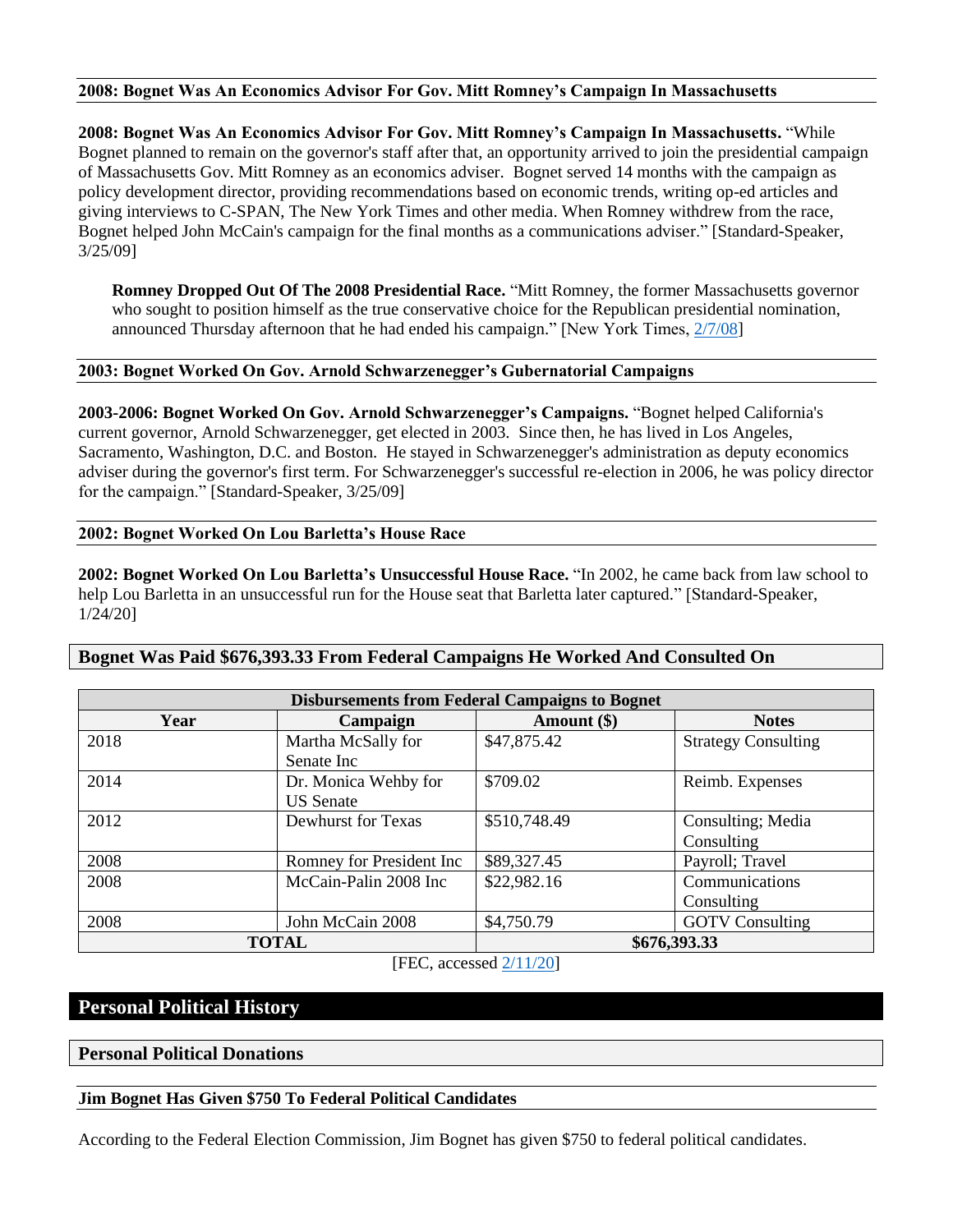| <b>Jim Bognet Political Giving History - Federal</b>    |                                               |              |        |  |  |
|---------------------------------------------------------|-----------------------------------------------|--------------|--------|--|--|
| Date                                                    | <b>Candidate (Office Sought) or Committee</b> | Party        | Amount |  |  |
| 9/19/17                                                 | Lou Barletta for Senate                       | R            | \$500  |  |  |
|                                                         |                                               | <b>Total</b> | \$750  |  |  |
| [FEC, Individual Contribution Search, accessed 4/21/20] |                                               |              |        |  |  |

**Public Records**

**Voter Activity**

# **Bognet Was Registered To Vote In Pennsylvania's 8th Congressional District**

**Jim Bognet Was Registered To Vote In PA-08.** [Votebuilder, accessed 4/21/20]

#### **Bognet Voted Sporadically In Pennsylvania**

| <b>Jim Bognet Voting History (1998-2019)</b> |                                             |  |  |  |
|----------------------------------------------|---------------------------------------------|--|--|--|
| Year                                         | <b>Description</b>                          |  |  |  |
| 2019                                         | Did not vote                                |  |  |  |
| 2018                                         | Voted in the general and primary elections. |  |  |  |
| 2017                                         | Did not vote                                |  |  |  |
| 2016                                         | Did not vote                                |  |  |  |
| 2015                                         | Did not vote                                |  |  |  |
| 2014                                         | Did not vote                                |  |  |  |
| 2013                                         | Did not vote                                |  |  |  |
| 2012                                         | Did not vote                                |  |  |  |
| 2011                                         | Did not vote                                |  |  |  |
| 2010                                         | Voted in the general election               |  |  |  |
| 2009                                         | Did not vote                                |  |  |  |
| 2008                                         | Did not vote                                |  |  |  |
| 2007                                         | Did not vote                                |  |  |  |
| 2006                                         | Did not vote                                |  |  |  |
| 2005                                         | Did not vote                                |  |  |  |
| 2004                                         | Did not vote                                |  |  |  |
| 2003                                         | Did not vote                                |  |  |  |
| 2002                                         | Did not vote                                |  |  |  |
| 2001                                         | Did not vote                                |  |  |  |
| 2000                                         | Did not vote                                |  |  |  |
| 1999                                         | Did not vote                                |  |  |  |
| 1998                                         | Did not vote                                |  |  |  |

[Votebuilder, accessed 4/21/20]

# **Associated Entities**

According to Bognet's Personal Financial Disclosure, he was paid by the following organizations:

| <b>Jim Bognet – Associated Entities (Compensation in Excess of \$5,000 Paid By One Source)</b> |                                    |  |  |  |
|------------------------------------------------------------------------------------------------|------------------------------------|--|--|--|
| Source                                                                                         | <b>Brief Description of Duties</b> |  |  |  |
| U.S. Government Executive Agency Appointment                                                   | SVP at ExIm                        |  |  |  |